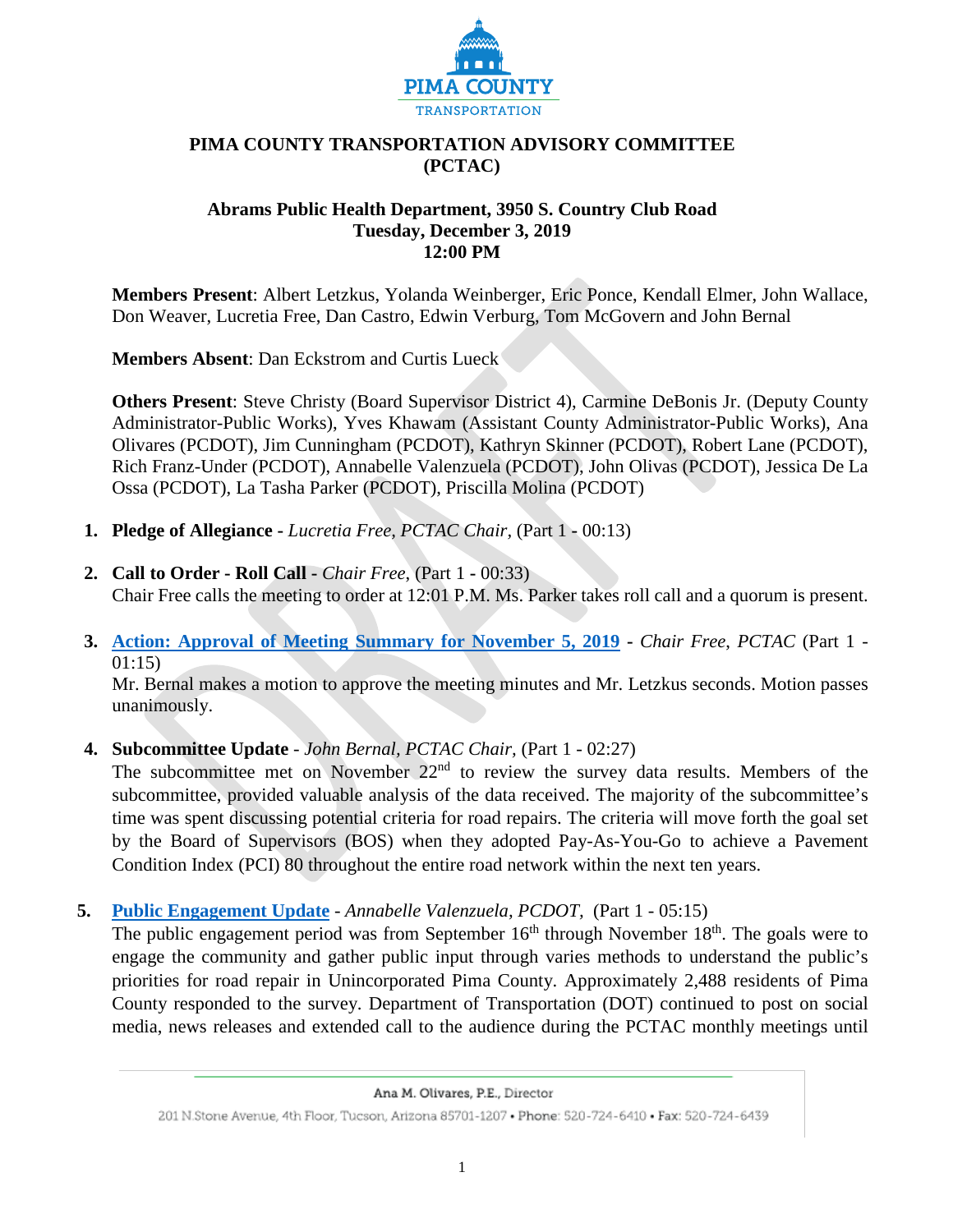November. Ms. Valenzuela and the committee reviewed and discussed the responses received on the survey and a cross tabulation map was provided to illustrate the responses received. Repair paved local roads in the worst condition first continued to be the top response.

Members of the subcommittee (Chair Free, Mr. Verburg and Mr. Elmer) reviewed comments, categorized and prioritized them into themes for survey questions seven and eight. Mr. Elmer focused on question seven concerning criteria for road repair prioritization and categorized the responses into the following categories: condition of road, traffic volume, safety, miscellaneous, population, property value, tourist and recreation, transit routes, primary or only access roads. Two-thirds of the comments focused on the condition of the road and majority of the comments were in line with fixing the worst first model.

**6. Action: [Fiscal Year 2020/2021 Roadway Prioritization](https://webcms.pima.gov/UserFiles/Servers/Server_6/File/Government/Transportation/TransportationAdvisoryCommittee/DocumentsTab/Dec3.2019/191126_Scenarios_for_full_committee_rfu1.pdf) -** *Rich Franz-Under, PCDOT* (Part 1- 23:26) Mr. Franz-Under presented the Roadway FY 21 Prioritization Plan and various ways of dividing the local funding using different criteria within StreetSaver to review the Return of Investment (ROI). County staff utilized the StreetSaver pavement management tool to run multiple scenarios to determine which scenario can best achieve the overall goal of a network-wide PCI of 80 and meet the criteria of repairing the worst local roads first. The best-case scenario is a split of annual available funds of 66% to local roads and 34% to arterial and collector roads. This funding split is anticipated to provide a FY 2030 ending PCI of 79.5 for local roads and 79.4 for arterials and collectors. Staff then presented scenarios for the distribution of local road funds and for the prioritizing of roads based on the results of the citizen participation survey.

### **MOTION** by Tom McGovern PCTAC Member (Part 2 - 21:20)

Mr. McGovern made a motion that the PCTAC committee adopt the recommendations by the Department of Transportation for the secondary criteria for road repair.

- 1. Upload new PCI ratings into StreetSaver
- 2. Run StreetSaver needs calculation
- 3. Sort worse to best PCI (presence of school crosswalks, lack of crosswalk and lot density)
- 4. Select worse ranked roads then road segments in same subdivision in failed or poor status (PCI less than 50)
- 5. Select the next worst roads on ranked list from Steps 3 and repeat Steps 4
- 6. When remaining budget is too small select the next qualifying worse road on ranked list and associated subdivision/contiguous segment.
- 7. Repeat Step 6 until budget remnant is too small to select any subdivision.

The funding would be split 66/34 and includes the Pay-As-You-Go funding of a \$530M as per the BOS past resolution over the next ten years. Ms. Weinberger seconds the motion. All in favor. Motion carries.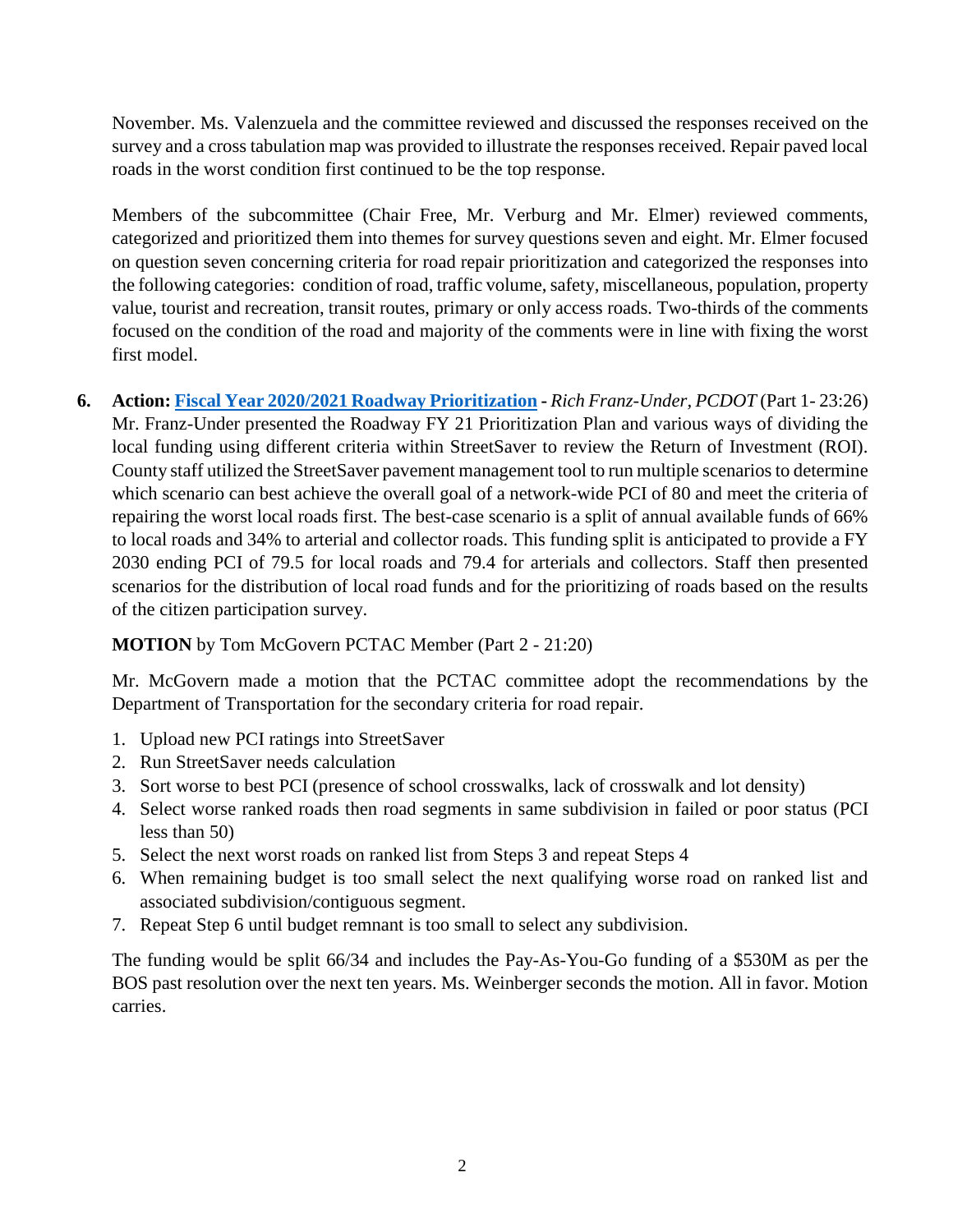# **7. [Fiscal Year 2019/2020 Pavement Program Update](https://webcms.pima.gov/UserFiles/Servers/Server_6/File/Government/Transportation/TransportationAdvisoryCommittee/DocumentsTab/Dec3.2019/PTAC_20191203-PavementProgramUpdate_v0.pdf)** - *John Olivas, PCDOT* (Part 3 - 00:57)

Mr. Olivas gave an update on the FY 2019/2020 Pavement Program. Estrella Subdivision work is underway and projected to be completed in January 2020. Green Valley Fairway No. 3 in under design with the ADA ramps and the estimated completion date is February 2020. North Manor Subdivision is out to bid and should be completed in April 2020. The remaining local roads were awarded and projected to be completed by the end of the fiscal year. The arterial, collectors and regional priority roads are being prepared for pre-bids. The Master Agreements for surface treatments (cracksealing, micro and chip sealing) were approved and should be completed by the end of the fiscal year. The additional \$10M funding should be out to bid in December for all five BOS Districts.

### **[RTA Next](https://webcms.pima.gov/UserFiles/Servers/Server_6/File/Government/Transportation/TransportationAdvisoryCommittee/DocumentsTab/Dec3.2019/RTA_County_CAC_presentationFINAL.pdf) -** *Ana Olivares, PCDOT Director* (Part 3 **-** 07:44)

- **a.** Proposed Guidelines
- **b.** RTA Next Schedule

Ms. Olivares stated the Regional Transportation Authority (RTA) is working toward a future ballot initiative for reauthorization of the RTA and established a Citizens Advisory Committee (CAC) to provide input for the future RTA Next plan. As part of this initiative, jurisdictions were asked to meet with the CAC to provide improvement recommendations. Ms. Olivares asked the PCTAC committee for possible outreach opportunities to gather input so all of our citizens are represented. The CAC meets monthly and will be accepting public input until June 30, 2020.

The CAC drafted a Regional Framework for RTA Plan Development and DOT asked to have two goals added to the plan. The first was adaptability to accommodate changes in transportation technology, traveler behaviors and the economy and the second was for all weather accessibility so we can better support our outlying communities. Using data is an important step for the department to be able to better prioritize improvements throughout the region using technology such as LiDAR, MioVision, usRAP, DynusT and StreetLight Data. New technologies will assist in finding innovative changes and cost effective solutions.

Ms. Olivares discussed the importance of establishing a regional traffic operation center for next fiscal year with the help of the University of Arizona and the City of Tucson. The center will be working on optimizing the signal timing. This was presented to the RTA as a regional project because our roadways are interconnected with other jurisdictions.

### **8. Thin Lift Asphalt Specification Update -** *Ana Olivares, PCDOT Director* (Part 3 – 34:42)

Ms. Olivares provided an update on the specification of a tool for surface treatments on the roads. Comments were received from five stakeholders and the specification will be finalized by December 31<sup>st</sup>. In the January meeting, a summary will be presented on the tool with any potential savings of the bid packages and address the remaining funding.